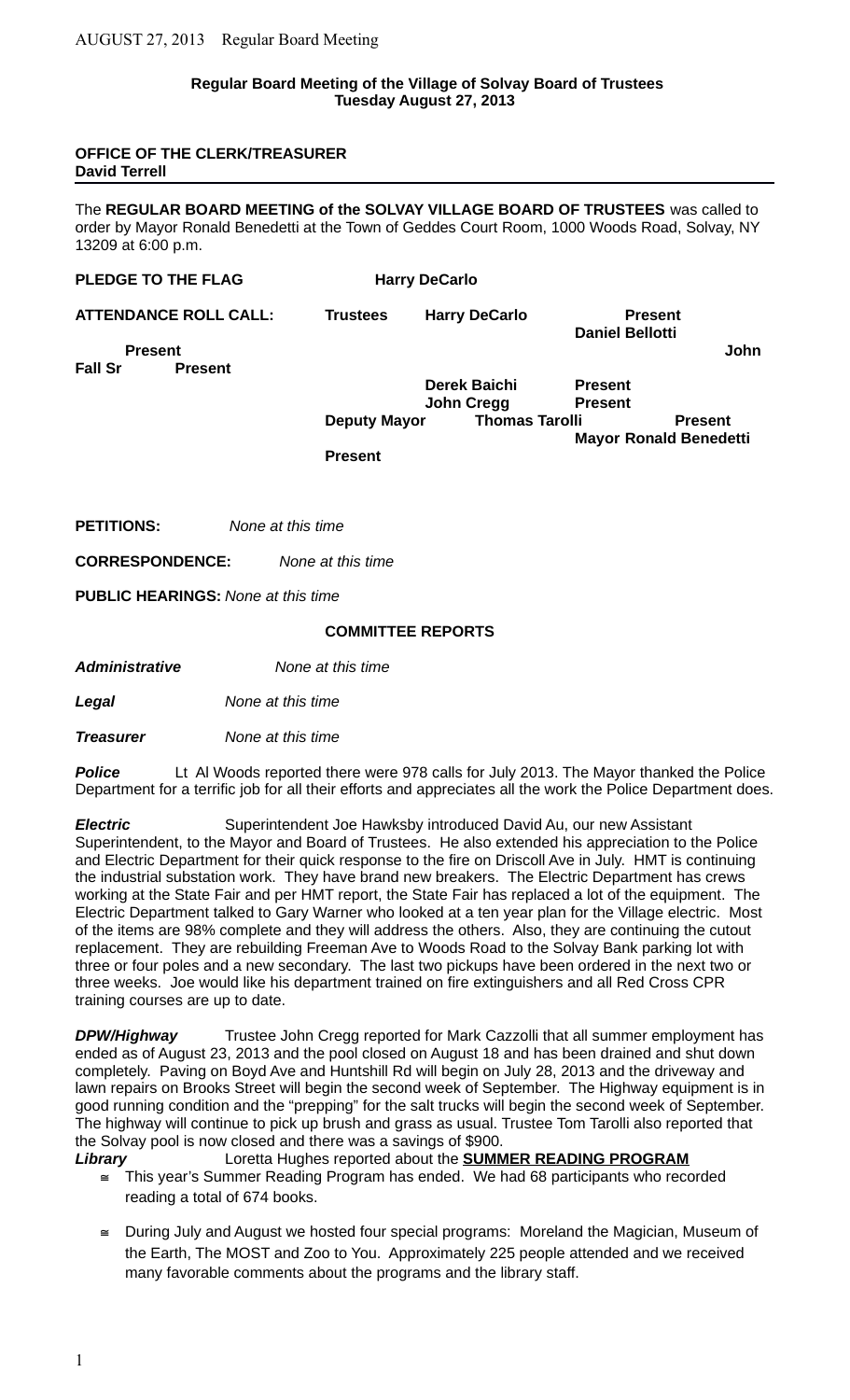# AUGUST 27, 2013 Regular Board Meeting

 The MOST – The County Library system has subscribed to an online reservation program and using your library card people can check out free passes to The MOST. Each pass admits four people. Patrons will be able to reserve and print out passes from home as well as in the library. They're hoping to add more to the list soon – Beaver Lake and the Zoo.

# **OTHER**

 On August 7 we had a visit from a group of people from Solvay America in Houston, Texas. They were here on behalf of their corporate office in Belgium to do some filming around the Village for a DVD they're putting together for the company's 150<sup>th</sup> anniversary. Since Solvay Process was where it first began for the company in the United States, our Village plays a prominent role in the book they recently published and the DVD they're in the process of filming. They toured the library and spent some time looking at the Solvay Process archives. They're sending us copies of the book and once the DVD is finished for the October anniversary, they will send us copies of that as well. Following their trip they sent me a letter letting me know that they might be making another trip here sometime in September and perhaps would try to meet with Hank Antonini.

# **NEW THIS FALL**

- The Saturday after Labor Day starts to return to our regular weekend hours where we'll be open from 10-5 on Saturdays and 1-5 on Sundays.
- $\leq$  Starting in September we'll be offering some new programs:
	- 1. **Story Hour**  On Tuesdays we will begin offering two story hours. A pre-school story hour at 10:30 a.m. and a pajama time story hour at 6:30.
	- 2. **Tuesday After School Program** We'll have a new program the first and second Tuesday of the Month called "Blast Off With Brian" It will be an after school gaming and activity hour for kids ages 5-17. Depending on the week, kids may be using our new Nintendo Wii gaming system that was purchased for us by the Friends of the Library, or they may be playing board games, outdoor games or watching a newly released popular movie. The third Tuesday will continue to be "Mike Carter's Magic & More" and the last Tuesday will be "Out of the Box Day"
	- 3. **Adult Social**  For adults, we're going to begin hosting a Library Social Hour. It will be an opportunity for adults to get together in the library's community room for coffee and refreshments. In addition to socializing, we may have speakers from time-to-time, show a new movie, play games including using the Nintendo WII. The first social will be held on Thursday, September  $26<sup>th</sup>$  a 1:00 pm.
	- 4. **Creative Writer's Group** On Saturday, September 14 at 1:00 p.m. we'll be debuting our new creative writer's group which will meet the second Saturday of every month. It's for anyone 16 yrs. or older who's interested in writing and would like to get together with other writers.
	- 5. **Sunday Movie Matinee**  with the return to being open on Sundays, we'll once again show a movie on the second Sunday of each month. On September 8 at 2:00 we'll be showing the movie, "The Great Gatsby".

## **Codes** None at this time

*Stormwater* Village Engineer, Anthony Destefano reported the Stormwater Report:

## **August 6th CNY Stormwater Coalition Meeting Highlights:**

 $\checkmark$  Non-Traditional MS4s identified: The Solvay School District and Post Office exist within the Village's corporate limits. This information will be used to update the Watershed Treatment Model by excluding these parcels from the Village's MS4 area. It should also be noted that the Village does not have stormwater jurisdiction over these properties.

 Technical Committee is still investigating the process for ensuring No Net Increase in Pollutants of Concern from new development projects. A standard procedure is being developed which will only take into account land use changes of one acre or more.

 $\checkmark$  Round 11 of the NYSDEC Water Quality Improvement Projects grant has been announced. CNYRPDB will be investigating possible opportunities to fund Coalition activities. A 25% funding grant match is required and applications are due November  $8<sup>th</sup>$ .

## **August 26th CNY Stormwater Coalition TMDL Committee Highlights:**

 $\checkmark$  Still in fact-finding mode about how compliance with the TMDL requirements might be achieved.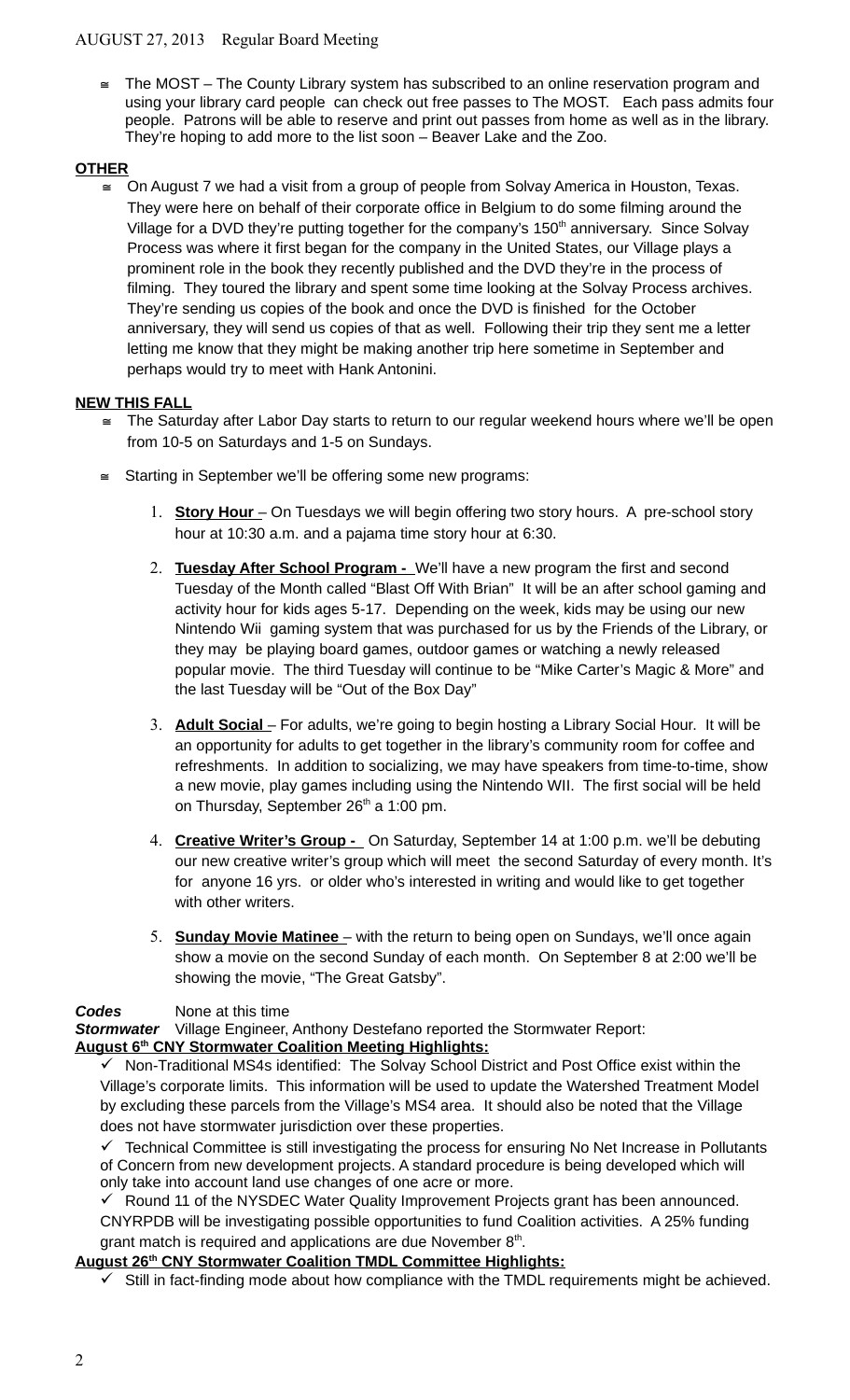$\checkmark$  One potential cost of compliance is development of the required Watershed Improvement Strategy (WIS) by June, 2015.

 $\checkmark$  CNYRPDB has drafted an outline of the potential content of the WIS.

 $\checkmark$  Still to be decided is whether a collective approach to compliance is the best way to go.

### **Emerald Ash Borer Update:**

 $\checkmark$  Reported on this issue many times before. Impact: loss of canopy and the many beneficial stormwater qualities of trees in general.

 $\checkmark$  August 4<sup>th</sup> Post-Standard: On July 29<sup>th</sup>, the City of Syracuse and Onondaga County were notified of the first find of the pest.

 $\checkmark$  Beetles were discovered in traps located in Eastwood, the University area and near Carrier Circle. With the discovery, the pest is now in 16 New York counties.

 $\checkmark$  Homeowners with ash trees should consult a certified tree expert concerning care of their trees. **Clean Water Fair:**

 $\checkmark$  Onondaga County will be hosting a "Clean Water Fair" on September 7<sup>th</sup> at the Metropolitan Treatment Plant on Hiawatha Boulevard from 9:00 AM to 2:00 PM.

 $\checkmark$  Activities include learning more about Onondaga Lake's recovery, a tour of the Treatment Plant, a green infrastructure project tour and a rain barrel workshop.

## **RESOLUTIONS:**

1. Authorization from the Board of Trustees to approve the minutes from the July 23, 2013 Regular Board Meeting and the Reading of the Minutes be herewith dispensed. **MOTION: Daniel Bellotti SECOND: John Cregg**

| AYES: | <b>NAYES:</b> | <b>MOTION CARRIED</b>                                                                              |  |
|-------|---------------|----------------------------------------------------------------------------------------------------|--|
|       |               | 2. Authorization from the Board of Trustees to pay Costello, Cooney & Fearon, PLLC \$ 9,841.89 for |  |

services rendered for the month of July 2013. **MOTION: John Fall Sr**

**SECOND: Derek Baichi AYES: 7 NAYES: 0 MOTION CARRIED**

3. Authorization from the Board of Trustees to pay C&S \$212.50 for services 1/1/13-1/31/13. **MOTION: Daniel Bellotti**

**SECOND: John Cregg AYES: 7 NAYES: 0 MOTION CARRIED**

4. Authorization from the Board of Trustees to pay C&S \$5290.64 for services 7/1/13 – 7/31/13. **MOTION: Daniel Bellotti SECOND: John Fall Sr AYES: 7 NAYES: 0 MOTION CARRIED**

5. **Authorization from the Board of Trustees to reschedule the Local Law No 4 in the Year 2013 to the** 

| September 2013 Regular Board meeting listed below. |                             |               |   |                       |  |  |  |
|----------------------------------------------------|-----------------------------|---------------|---|-----------------------|--|--|--|
| <b>MOTION: Daniel Bellotti</b>                     |                             |               |   |                       |  |  |  |
|                                                    | <b>SECOND: Derek Baichi</b> |               |   |                       |  |  |  |
| <b>AYES:</b>                                       |                             | <b>NAYES:</b> | n | <b>MOTION CARRIED</b> |  |  |  |

The following resolution was offered by \_\_\_\_\_\_\_\_\_\_\_\_\_\_\_\_\_\_\_\_\_\_\_\_\_\_\_\_\_\_\_\_\_\_, who moved its adoption, seconded by

\_\_\_\_\_\_\_\_\_\_\_\_\_\_\_\_\_\_\_\_\_\_\_\_\_\_\_\_\_\_\_\_\_\_\_\_\_\_\_\_\_\_\_\_\_, to wit:

**WHEREAS**, pursuant to the provisions of the Municipal Home Rule Law, a proposed local law titled Local Law No. C-2013, to amend Chapter 157 (titled "Outdoor Storage of Motor Vehicles, Mechanized Equipment or Other Material") of the Code of the Village of Solvay to include boats, or parts thereof was presented and introduced at a Regular Meeting of the Village Board of the Village of Solvay held on July 23, 2013; and

**WHEREAS**, a public hearing was held on such proposed local law on this 27<sup>th</sup> day of August, 2013 by the Village Board of the Village of Solvay and proofs of publication of notices of such public hearings, as required by law, having been submitted and filed, and all persons desiring to be heard in connection with said proposed local law having been heard, and said proposed local law having been in the possession of the members of the Village Board of the Village of Solvay in its final form in the manner required by Section 20 of the Municipal Home Rule of the State of New York; and

**WHEREAS**, at its July 23, 2013 meeting this Board determined that the enactment of Proposed Local Law No. C-2013 is an unlisted action that there are no other involved agencies, that this Board will act as lead agency for this application and determined that this action would result in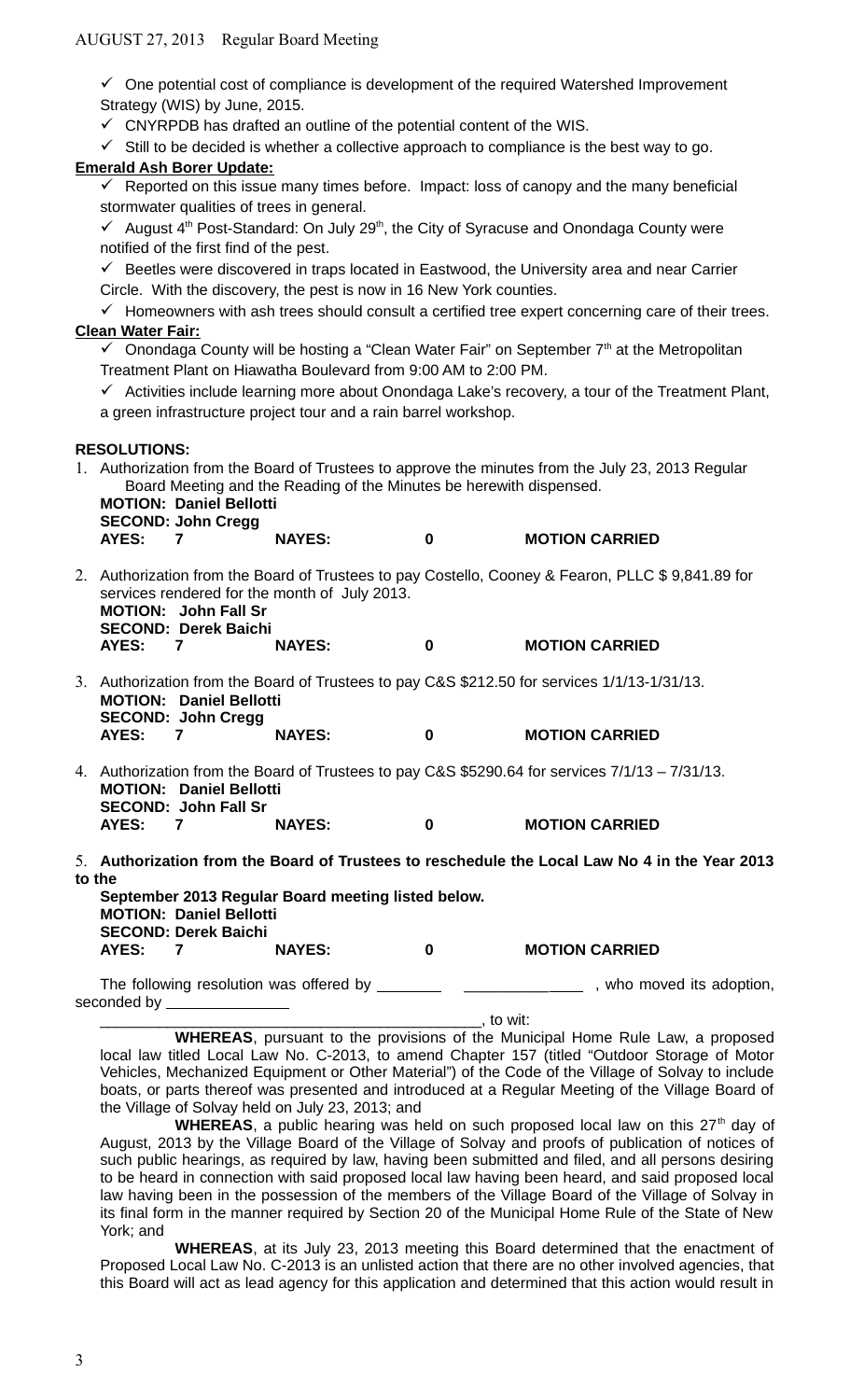no adverse environmental impacts, therefore rendering a negative declaration for purposes of SEQR; and

**WHEREAS**, it is in the public interest to enact said Proposed Local Law No. C of 2013. **NOW, THEREFORE,** it is

**RESOLVED**, that the Village Board of the Village of Solvay, Onondaga County, New York, does hereby enact Proposed Local Law C of 2013 as Local Law No. 4-2013 as follows:

#### **VILLAGE OF SOLVAY LOCAL LAW NO. 4 IN THE YEAR 2013**

## **A Local Law Amending Chapter 157 of the Village of Solvay Code to Include Boats, or Parts Thereof**

Be it enacted by the Village of Solvay Board of Trustees, that this Local Law amends Chapter 157 of the Code of the Village of Solvay (hereinafter "Code"), titled "Outdoor Storage of Motor Vehicles, Mechanized Equipment or Other Material," to include boats, or parts thereof, as follows: **Section 1.**

So that Chapter 157, Section 1 of the Code, titled "Purpose," is hereby amended so that is shall now read in its entirety as follows:

"§157-1. Purpose.

The outdoor storage of abandoned, unlicensed, junked or discarded motor vehicles or any parts thereof, boats, or any parts thereof, mechanized equipment or other material upon public or private property within the Village of Solvay is dangerous, unsightly and a detriment to the preservation of public health, the protection of property and the safety and welfare of the residents of the Village of Solvay. The outdoor storage of abandoned, unlicensed, junked or discarded motor vehicles or any parts thereof, boats, or any parts thereof, mechanized equipment or other material upon such properties constitutes an attractive nuisance to children and adults and a peril to the safety and welfare of the residents of the Village of Solvay, since the fuel tanks frequently contain gasoline or gasoline fumes and may be subject to explosion in case of fire. Such storage depreciates the value of neighboring properties and is unsightly and discourages the orderly, progressive development of the Village Solvay, the control of the outdoor storage of abandoned, unlicensed, junked or discarded motor vehicles or any parts thereof, boats, or any parts thereof, mechanized equipment or other material upon public or private property is, therefore, regulated for the preservation of the health, safety and welfare of the residents of the Village of Solvay."

#### **Section 2.**

So that Chapter 157, Section 2 of the Code, titled "Definitions," is hereby amended to include the following definition of "boat" and revise the definitions of "abandoned," discarded," and "junked" as follows:

"ABANDONED – With regard to a motor vehicle, the intent of the owner of the motor vehicle not to use the motor vehicle on the public highways. With regard to a boat, the intent of the owner of the boat not to use the boat on a waterway. The intent of an owner may be determined by the physical condition of the motor vehicle or boat, the length of time since the motor vehicle has last been used on a public highway or the length of time since the boat has last been used on a waterway, and whether the motor vehicle is licensed or unlicensed or the boat is registered or unregistered.

BOAT – Any construction designed for use on water.

DISCARDED – Any motor vehicle or boat which the owner thereof does not intend to recover possession thereof or any motor vehicle or boat to which ownership cannot be reasonably determined.

JUNKED – Any motor vehicle or boat in such condition as to cost more to repair or place such motor vehicle or boat in operating condition than the maximum retail value of the motor vehicle or boat."

#### **Section 3.**

So that Chapter 157, Section 3 of the Code, titled "Outdoor storage prohibited," is hereby amended to read in its entirety as follows:

"It shall be unlawful for any person, firm or corporation, either as an owner of a motor vehicle or boat, or as an owner, occupant, lessee or tenant of any public or private property within the Village of Solvay, to store or deposit or cause or allow or permit to be stored or deposited, an abandoned, unlicensed, junked or discarded motor vehicle or any parts thereof, boat or any parts thereof, mechanized equipment or other material upon any public or private property outdoors, within the limits of the Village of Solvay."

#### **Section 4.**

So that Chapter 157, Section 4 of the Code, titled "Notice," is hereby amended to read in its entirety as follows:

"A. If the provisions of the foregoing section are violated, the Chief of Police or Code Enforcement Officer or any other Village employee charged with giving such notices shall serve written notice, either personally or by certified mail, upon the owner of the motor vehicle or boat or on the owner, occupant, lessee or tenant of such public or private property to comply with the provisions of this Chapter. The notice shall be in substantially the following form:

TO THE OWNER OF THE MOTOR VEHICLE OR BOAT, OR THE OWNER, OCCUPANT, LESSEE OR TENANT OF THE PROPERTY WITHIN THE VILLAGE OF SOLVAY, KNOWN AS

 \_\_\_\_\_. NOTICE IS HEREBY GIVEN that an abandoned, unlicensed, junked or discarded motor vehicle or boat (or any parts thereof, mechanized equipment or other material) has been stored or deposited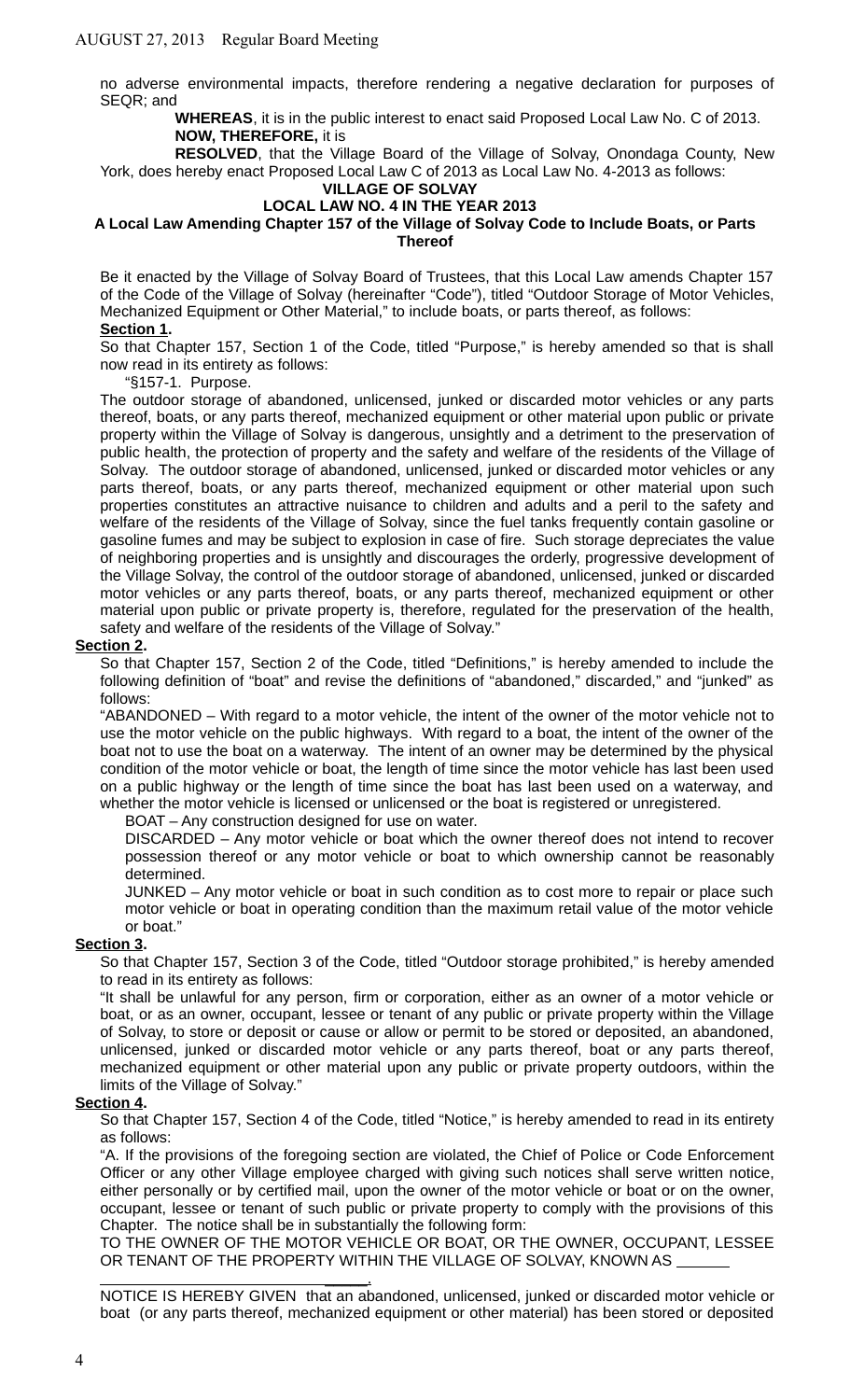# AUGUST 27, 2013 Regular Board Meeting

on the above–described property in the Village of Solvay in violation of Chapter 157 of the Code of the Village of Solvay. Violation of Chapter 157 constitutes an offense. The motor vehicle or boat (or any parts thereof, mechanized equipment or other material) must be removed within 10 days from the date of this notice. Failure to remove in accordance with the notice may subject you to a fine not to exceed \$250 and/or imprisonment not to exceed 15 days, or both.

| Please advise the following of your compliance with this notice: |  |  |  |  |  |  |  |  |
|------------------------------------------------------------------|--|--|--|--|--|--|--|--|
| <b>Village Department:</b>                                       |  |  |  |  |  |  |  |  |
| Phone Number:                                                    |  |  |  |  |  |  |  |  |
| Address:                                                         |  |  |  |  |  |  |  |  |
|                                                                  |  |  |  |  |  |  |  |  |
| Dated:                                                           |  |  |  |  |  |  |  |  |

B. In addition, a copy of said notice shall be served upon the last known owner of the motor vehicle or boat (according to New York Department of Motor Vehicles records) or the owner, occupant, lessee or tenant of such real property upon which the offending motor vehicle, boat, equipment or material is located."

#### **Section 5.**

So that Chapter 157, Section 5 of the Code, titled "Powers of Chief of Police," is hereby amended to read in its entirety as follows:

"In addition to any other remedies provided herein, and in furtherance of the purposes herein stated, to preserve the public health, safety and welfare, the Chief of Police is hereby authorized and empowered to remove and dispose, in accordance with the New York Vehicle and Traffic Law, of any motor vehicles, boats, equipment or material found to be in violation of this Chapter."

#### **Section 6.**

So that Chapter 157, Section 7 of the Code, titled "Penalties for offenses," is hereby amended to read in its entirety as follows:

"An owner of a motor vehicle or boat, or an owner, occupant, lessee or tenant who shall neglect or refuse to remove an abandoned, unlicensed, junked or discarded motor vehicle, or any parts thereof, or boat, or any parts thereof, or who fails to remove mechanized equipment or other material as directed by this Chapter, shall be, upon conviction thereof, fined a sum of not more than \$250 or imprisoned for not more than 15 days, or both. Each day's continued violation shall be considered a separate violation."

# **Section 7.**

This Local Law shall take effect upon its filing with the New York Secretary of State.

 The question of the foregoing Resolution was duly put to a vote and, upon roll call, the vote was as follows:

| <b>Daniel Bellotti</b>  | <b>Trustee</b> | <b>Voted</b> | Yes/No |
|-------------------------|----------------|--------------|--------|
| John Fall, Sr.          | <b>Trustee</b> | <b>Voted</b> | Yes/No |
| <b>Thomas Tarolli</b>   | <b>Trustee</b> | <b>Voted</b> | Yes/No |
| <b>John Cregg</b>       | <b>Trustee</b> | <b>Voted</b> | Yes/No |
| <b>Derek Baichi</b>     | <b>Trustee</b> | <b>Voted</b> | Yes/No |
| <b>Harry DeCarlo</b>    | <b>Trustee</b> | <b>Voted</b> | Yes/No |
| <b>Ronald Benedetti</b> | <b>Mayor</b>   | <b>Voted</b> | Yes/No |
|                         |                |              |        |

The foregoing Resolution was thereupon declared duly adopted.

DATED: August 27, 2013

6. Authorization from the Board of Trustees to approve

**WHEREAS**, the property described by the following tax map number(s) and located at the following address(s) is/are in the Village of Solvay, is/are owned by the following owner(s); and  **WHEREAS**, as the aforesaid property owner(s) allows the property to accumulate high weeds,

brush, grass, trash, debris, or other matter, in a manner that is unhealthy, hazardous, or dangerous and in violation of Chapter 56; and

**WHEREAS**, the owner(s) was notified by certified mail and/or posted on site and a follow up revealed the

violation still exists

**NOW**, be it resolved that the Village of Solvay Board shall authorize the property to be cut, trimmed, and removed by the Village Representatives, and all actual costs of work or services rendered at the direction of the Village Board, shall be assessed and collected in the same manner and time as the taxes levied on the premises.

|                              | <b>STREET ADDRESS</b>          |               | <b>TAX MAP</b> |  | <b>NAME OF OWNER</b>        |  |
|------------------------------|--------------------------------|---------------|----------------|--|-----------------------------|--|
|                              | <b>406 Darrow Ave</b>          |               | 003.-05-03.0   |  | James J. Buerkle            |  |
|                              | 25 Heritage Circle             |               | 014.-04-20.0   |  | John W. Burch III           |  |
|                              | 317 Fay Rd.                    |               | 016.-01-27.0   |  | Daniel B. Barry             |  |
|                              | 709 Second St                  |               | 004.-09-06.0   |  | <b>Brian Hunt</b>           |  |
|                              | 319 Caroline Ave               |               | 011.-04-24.1   |  | <b>Marguerite E. Newman</b> |  |
|                              | <b>MOTION: Daniel Bellotti</b> |               |                |  |                             |  |
| <b>SECOND: Harry DeCarlo</b> |                                |               |                |  |                             |  |
| <b>AYES:</b>                 |                                | <b>NAYES:</b> | 0              |  | <b>MOTION CARRIED</b>       |  |